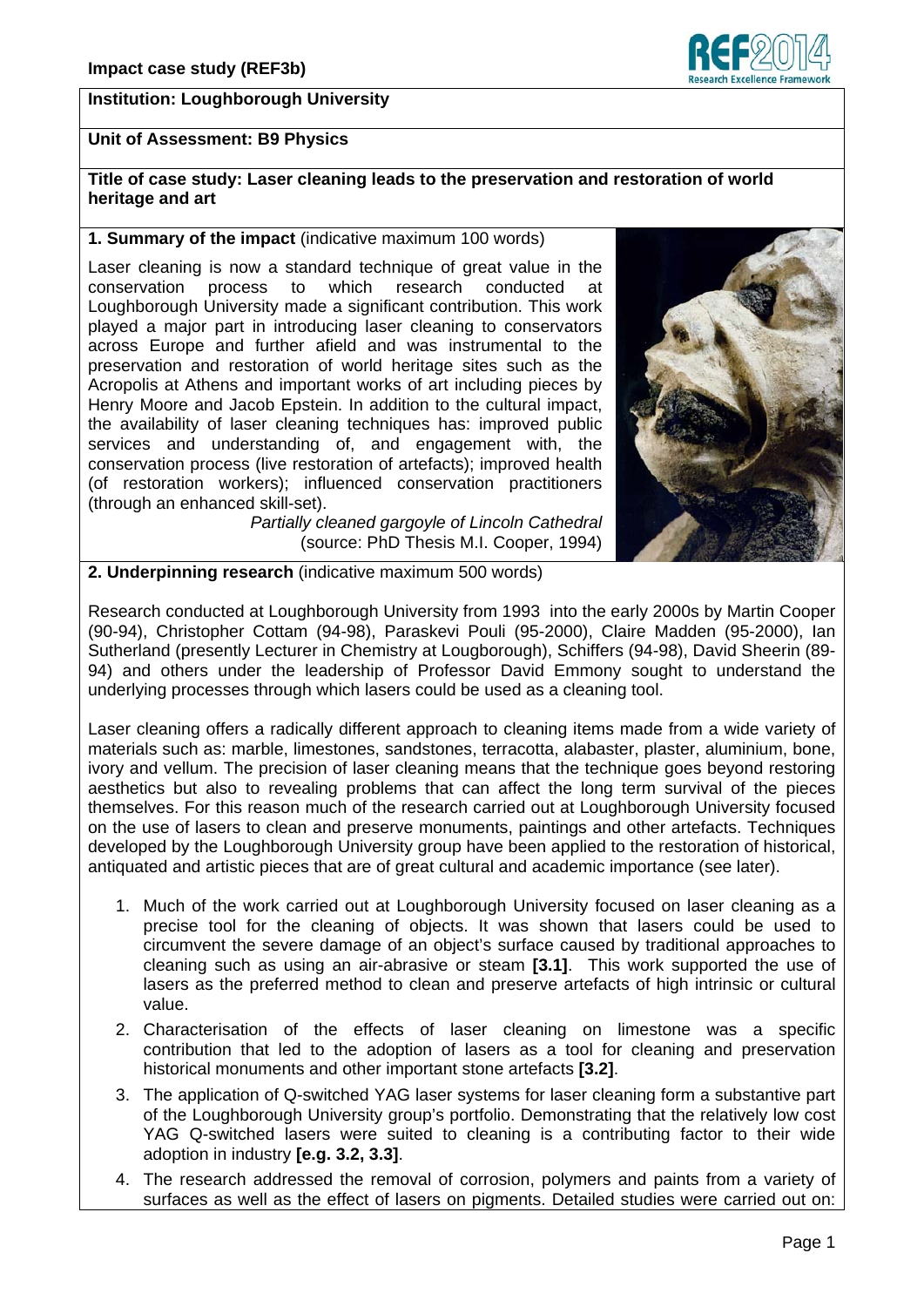

discolouration, laser-induced reduction, splashing and other "detrimental to surface effects" such as the interaction of a laser-generated 'bubble' with a boundary. This research helped establish laser cleaning as a technique that could have wide application, ranging from stonework through to parchment **[e.g. 3.4, 3.5, 3.6]**.

5. This research was underpinned using a variety of spectroscopic and surface analysis techniques including: visual observation, reflectance spectroscopy, X-ray diffraction, X- ray photoelectron spectroscopy, X-ray powder diffraction analysis (XRD), transmission electron microscopy, Mach-Zehnder interferometry and schlieren photography techniques **[3.1-3.6]**.

**3. References to the research** (indicative maximum of six references)

- **3.1. R.P. Tong, W.P. Schiffers, S.J. Shaw, J.R. Blake and D.C. Emmony, The role of 'splashing' in the collapse of a laser-generated cavity near a rigid boundary,** *Journal Of Fluid Mechanic,s* **380, 339-361 (1999). DOI: 10.1017/S0022112098003589 Comments: research paper in an international journal [51 citations].**
- **3.2. M.I. Cooper, D.C. Emmony and J. Larson, Characterisation of laser cleaning of limestone,** *Optics and Laser Technology***, 27(1), (1995). DOI: 10.1016/0030- 3992(95)93962-Q**

**Comments: research paper in an international journal [56 citations].** 

**3.3. P. Pouli, D.C. Emmony, C.E. Madden and I Sutherland, Analysis of the laser-induced reduction mechanisms of medieval pigments,** *Applied Surface Science,* **173(3-4), 252- 261, (2001). DOI: 10.1016/S0169-4332(00)00909-0** 

**Comments: research paper in an international journal [32 citations].** 

- **3.4.** P. Pouli, D.C. Emmony, C.E. Madden and I. Sutherland*,* Studies towards a thorough understanding of the laser-induced discolouration mechanisms of medieval pigments, *Journal of Cultural Heritage,* 4(1), 271-275, (2003). DOI: 10.1016/S1296-2074(02)01207-4 Comments: research paper in an international journal. Note: while not a physics publication this is a subject leading international technical journal with a five year impact factor of 1.366. This publication provides evidence of impact outside of the discipline [10 citations].
- **3.5.** C.A. Cottam, D.C. Emmony, A. Cuesta and R.H. Bradley, XPS monitoring of the removal of an aged polymer coating from a metal substrate by TEA-CO<sub>2</sub> laser ablation, *Journal of Materials Science*, 33(12), 3245-3249, (1998). DOI: 10.1023/A:1013212725052 [4 citations]. Comments: research paper in an international journal.
- **3.6.** S.J. Shaw, W.P. Schiffers, T.P. Gentry and D.C. Emmony, The interaction of a lasergenerated cavity with a solid boundary, *Journal of the Acoustical Society of America*, 107(6), 3065-3072, (2000). DOI: 10.1121/1.429335

Comments: research paper in an international journal [19 citations].

## **Research Grants Obtained:**

- **G3.1.** 1-Oct-94 to 30-Sep-98 £16240, NG MUS on Merseyside Case.
- **G3.2.** 1-Mar-97 to 31-Mar-98 £7350, Laser Ablation (UK Charitable Bodies).
- **G3.3.** 10/1/90 to 12/31/96, £6148 Victoria & Albert Museum Case Award.
- **G3.4.** 1/1/94 to12/31/95, £30388.62 EEC:Human Cap ERBCHRXCT930336.
- **G3.5.** 1/1/94 to 9/30/94 £3251 EEC-Int. Scientific Cooperation.
- **4. Details of the impact** (indicative maximum 750 words)

(1) Research carried out by the group led directly to the introduction of the technique into the Sculpture Conservation department of the pioneering Conservation Centre at National Museums Liverpool and to the development of the UK's first commercially available laser cleaning system for conservation in the 'Phoenix Classic' Q-switched Nd:YAG system manufactured by Lynton Lasers Ltd **[5.1]**. Lynton Lasers remains the UK's leading supplier of laser cleaning systems to the heritage field, having sold around 40 systems in the past 15 years to customers in the UK, USA, Germany, Denmark, Poland, Australia, Singapore, South Korea and Kuwait **[5.1]**. We note that laser cleaning has not replaced other techniques, rather it extended the range of tools available to the conservator **[5.1]**. The impact of this work is substantive as it was disruptive to the discipline. **(2)** *preservation* and *restoration* of *world heritage sites* and of *works of art*. Loughborough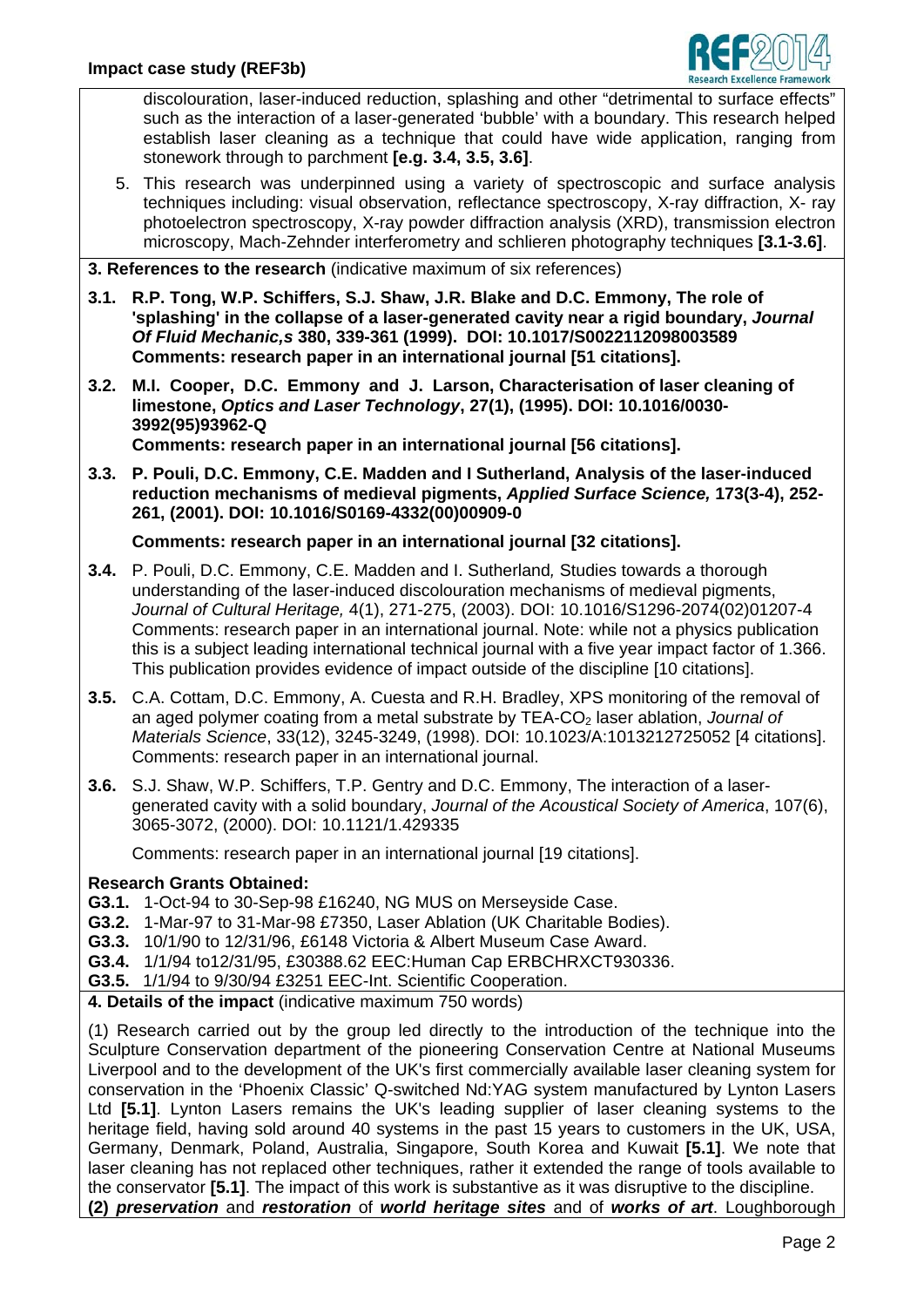University PhD graduate Dr Martin Cooper, former head of Conservation Technologies at National Museums Liverpool, applied the laser cleaning technologies he helped develop at Loughborough University (including work on the gargoyles of Lincoln Cathedral) to collections that range from *ancient Egyptian and Greek artefacts,* the *Liverpool Eros as well as Nelson and King Edward VII Monuments*, *Liverpool and Manchester Cenotaphs*, *Peter Pan by Sir George Frampton* in Sefton Park, *Southport's Queen Victoria monument* **[5.1]** through to modernist *artistic works* by *Henry Moore* and *Jacob Epstein*.



One of the other key researchers on this project, Dr. Pouli Paraskevi completed her PhD *"Laser cleaning studies on stonework and polychromed surfaces"* at Loughborough University in 2000. She is now at the Foundation for Research and Technology - Hellas (FORTH) Institute of Electronic Structure & Laser at the Heraklion in Crete, Greece. Extending her research at Loughborough University, she is responsible for laser-cleaning projects on the *Athens Acropolis sculptures* including the *Parthenon West Frieze* and the *Caryatids of the Erechtheion* **[5.2]**. She has coordinated and/or participated in many other laser cleaning projects at national, bilateral and EU level (such as Cultural Heritage Advanced Research Infrastructures [CHARISMA] an FP7 Capacities Specific Programme Research Infrastructures). This activity also included collaborating internationally with the British Museum between 2006 and 2009. She has since gone on to publish A Nevin, P. Pouli, S. Georgiou & C. Fotakis, Laser conservation of art, Nature Materials 6, 320 - 322 (2007) and R. Radvan, J.F. Asmus, M. Castillejo, P. Pouli, A. Nevin (editors), Lasers in the Conservation of Artworks VIII, CRC Press (2010) ISBN-13: 978-0415580731.

We also note that popular reports on these activities contribute to *promoting public understanding* and *appreciation* of the accomplishments of the *conservation profession* [see, for example, **5.3**]. The first figure of this section shows *"The laser cleaning of the Acropolis monument sculptures is taking place since 2002 within the framework of a collaborative project between IESL-FORTH, the Acropolis Restoration Service, the 1st Ephorate of Prehistoric and Classical Antiquities and the Acropolis Museum."* taken from www.iesl.forth.gr/research/project.aspx?id=131.

**(3)** Recent innovation in the use of laser cleaning has seen the restoration of artefacts in an open museum, *improved public services*  as the museum does not need to withdraw artefacts during the restoration process, and also enhances the visitor experience *changing awareness* and *promoting public understanding* 



*of, and engagement with, the appreciation of the accomplishments of the conservation process* as the general public is directly exposed to the live restoration of artefacts **[5.2]**. The figures above right show laser cleaning in an open museum (The Acropolis) and were taken from [http://www.marblesreunited.org.uk/news/acropolis-museum-wins-2012-keck-award-its-

conservation-works]. This work at the Acropolis, enabled by laser cleaning, won the 2012 Keck award for *"most towards promoting public understanding and appreciation of the accomplishments of the conservation profession"* **[5.2]**.

**(4)** Toxic chemicals used in conventional cleaning techniques can be harmful either directly to the conservationist working on a particular piece or the environment (for example, through the release of greenhouse gasses or other environmentally harmful chemicals). The adoption of laser cleaning, which avoids the need to use these substances, in the conservation process has therefore been of benefit to both *health* and *the environment* [see, for example, **[5.4]** which also makes reference